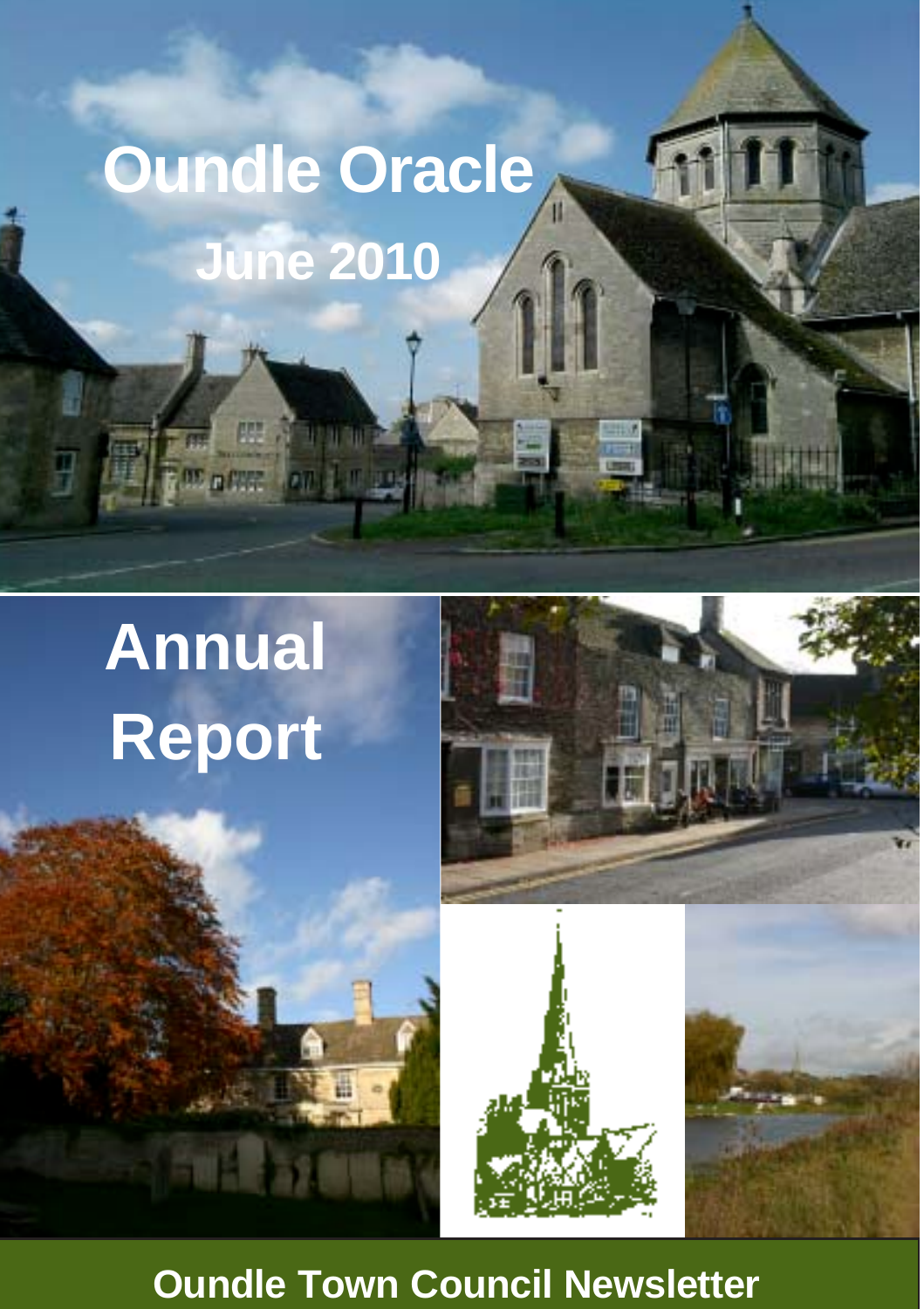# **Annual Report of the Mayor, 2009-2010**



My year more or less started by spearheading the Council's response to the Rural North Oundle and Thrapston plan and effectively ended with the deferment by East Northamptonshire Council of the Creed Road planning application in line with our request. One word, "infrastructure", linked these two issues and dominated the Council's strategic thinking about the pressures caused by the expansion of the town .

Planning issues large and small always feature

heavily in the Council's workload. This year in particular has seen a concerted effort to influence planners, not only on specific applications but also on wider issues. Attendance at the Joint Planning Unit's Small Towns and Rural Workshops has enabled us to make our views known.There have also been various pre-application meetings with developers and other authorities. The proposed extension of Oundle's Conservation Area has also been considered.

Much time has also been spent addressing the future of our property portfolio. This year has seen the successful refurbishment and reopening of the Queen Victoria Hall but sadly also the enforced closure of the Drill Hall. It has also seen us sell off the Cemetery Lodge and set in motion the sale of the Cemetery Chapel. These buildings were seen more as liabilities than assets and the capital receipts generated will help us with our aspirations for the provision of new and better facilities for the town.

We have also been busy looking at issues affecting tourism and trade within the town and trying to get ENC to review its decisions in relation to the funding of public conveniences and car parks and their actions in respect of the Tourist Information Centre. We have looked at the future of CCTV in the town and have monitored the policing of the town.

As a Council we have continued to support both financially and practically many local organisations, including the museum, and we shared in its delight when it won the county's Museum of the Year Award.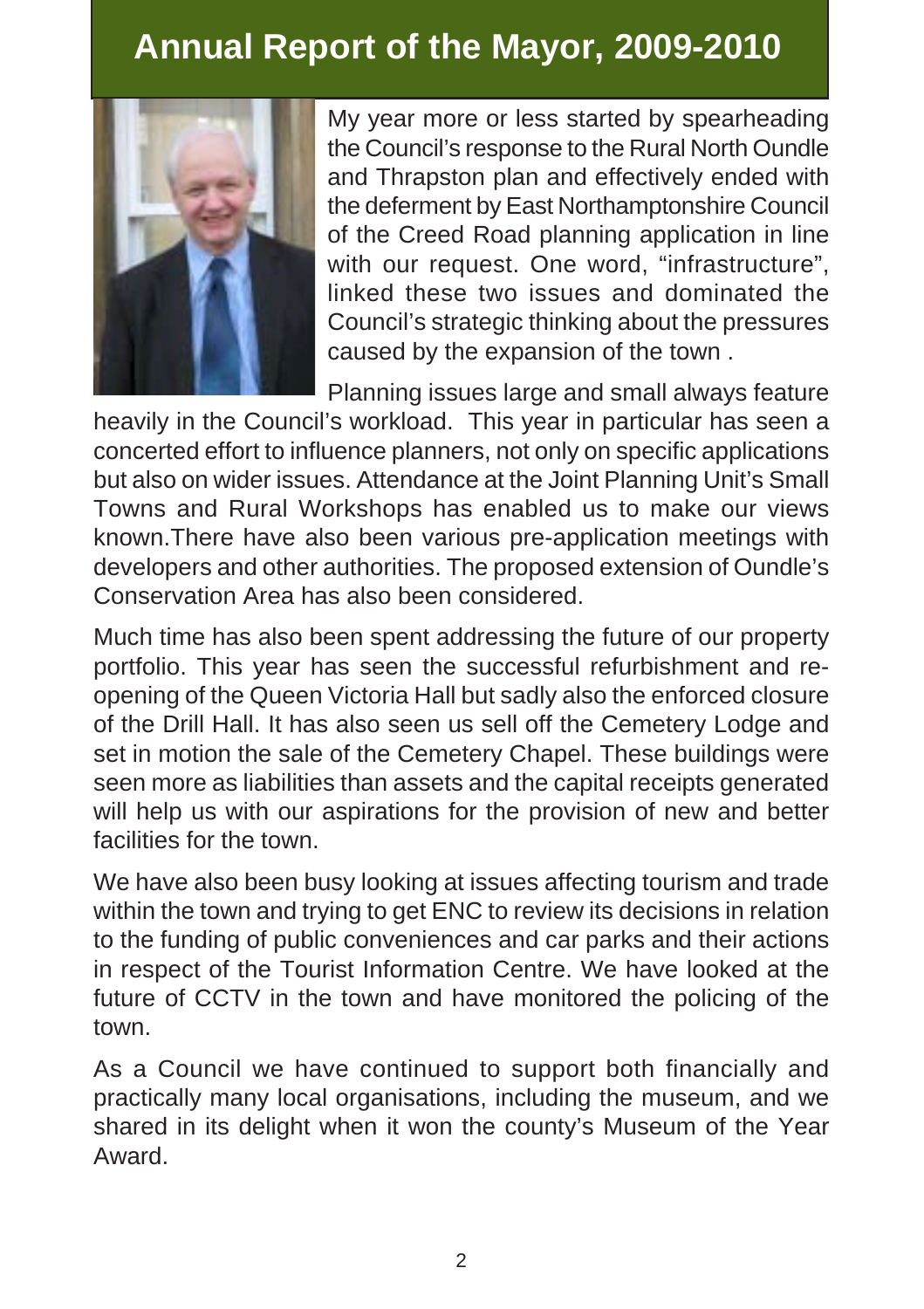Let me conclude by thanking my fellow councillors and all the council staff and in particular our clerk, Debra, for all their help over the year, and you the parishioners of Oundle for your suppport.

*Cllr. David Chapple*



# **Looking to the Future**

I am delighted to be serving as your Mayor in the coming year and I would like to take this opportunity to thank David Chapple for the hard work he did last year.

We live in uncertain and challenging times but often this also offers opportunities for us to demonstrate a renewed sense of civic direction and community energy.

Despite the economic situation, Oundle still faces considerable pressure from new housing developments. The community as a whole has been supported and listened to in relation to the Creed Road application and the pause in the process enables us to consider what infrastructure we actually do need to accommodate new housing. It is my intention that by working strongly as a Town Council and in partnership with other colleagues, stakeholders and residents, that we are able to shape a plan for Oundle by the early autumn.

It was heartening to see so many residents at the recent Town Meeting. We heard some very clear messages during the discussions regarding your concerns.The views expressed will be incorporated into our considerations for the Oundle plan.

We clearly have some work to do but we also have some very talented people to do it so I am confident that the opportunity to shape the future of our beautiful town will be positively responded to and I look forward in sharing the fruits of our labours in the autumn.

Please do contact me if you want to contribute via 270370 or paulandrewking@btinternet.com

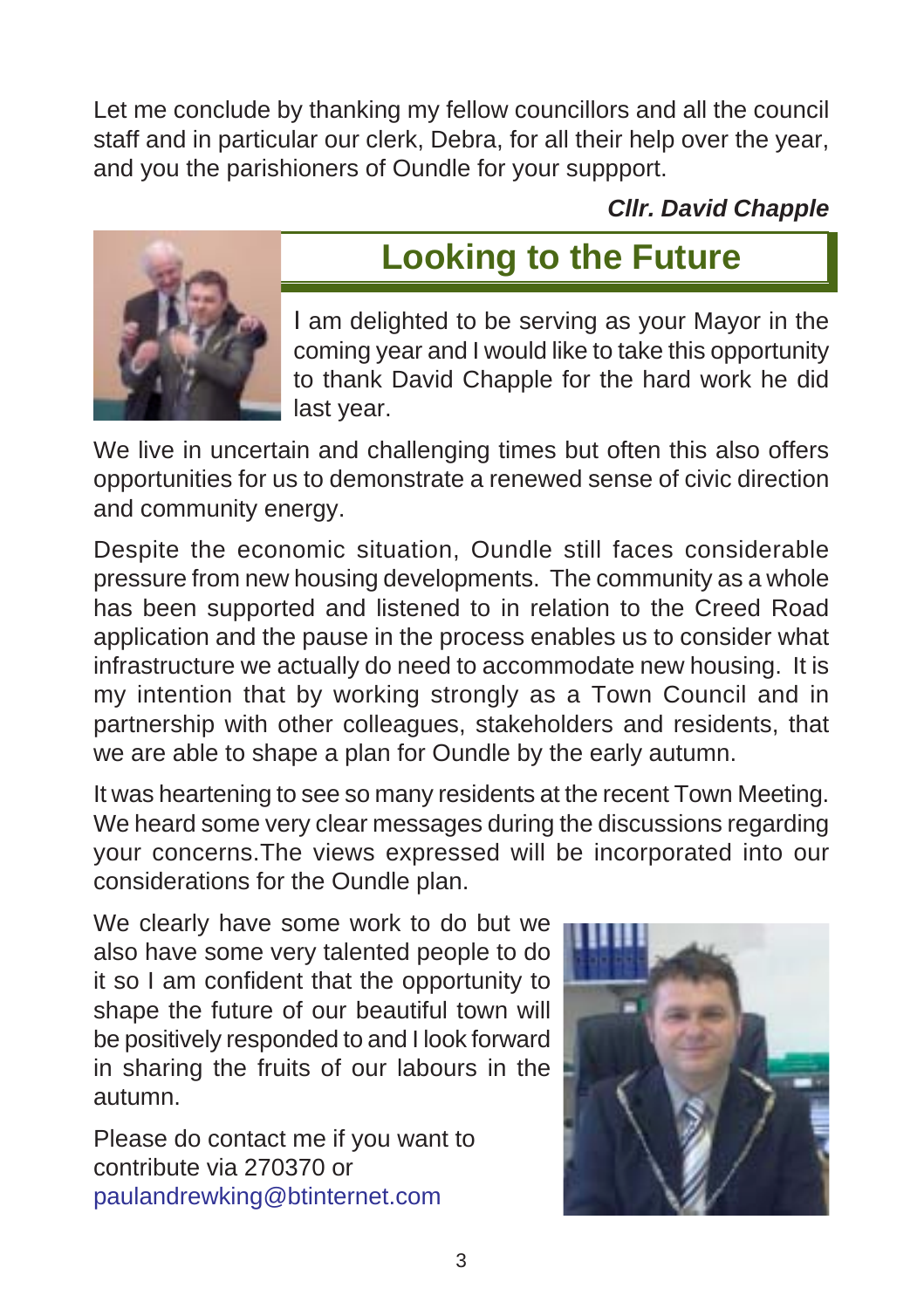### **PROPERTIES**



Structural and fabric surveys of the Drill Hall and Drill Hall House have shown them to be unsuitable for public use and beyond economic repair. The roof in the Drill Hall leaks and there is extensive dry rot throughout the building. It is with great regret that the Council decided to close the building.

As for its future two options are being considered:-

**-** Replacement of the building with a more suitable building on the same site.

**-** Replacement of the building with a residential development which could include the privately owned corner site. The car park would not be reduced. This would involve building a new leisure facility at a different site.

The Council is conducting a review of other recreational facilities in the town particularly in relation to the outdated play equipment in the Recreation Ground.

The Council is very pleased by the positive comments about the Victoria Hall refurbishment and the improved state of the Council's outside spaces.



#### *Cllr. Don Campbell*

### **PLANNING**

63 Applications were considered in the year from May 2009 to April 2010. These ranged from cropping trees, advertising signs and the erection of decking, to large scale residential development. The Council has no formal power to accept or reject applications; we act in an advisory capacity to ENC who make the final decision.

We had no objections whatever to 38 and in another 8 minor issues were raised; ENC concurred. Of the remainder concerns were expressed in 3 cases but our opinion was overruled. They related to retrospective permission for conversion of a garage to a habitable area, the erection of railings within a courtyard of the School and the construction of living accommodation at the bottom of a garden. In all other cases where objections were made, ENC took the same view.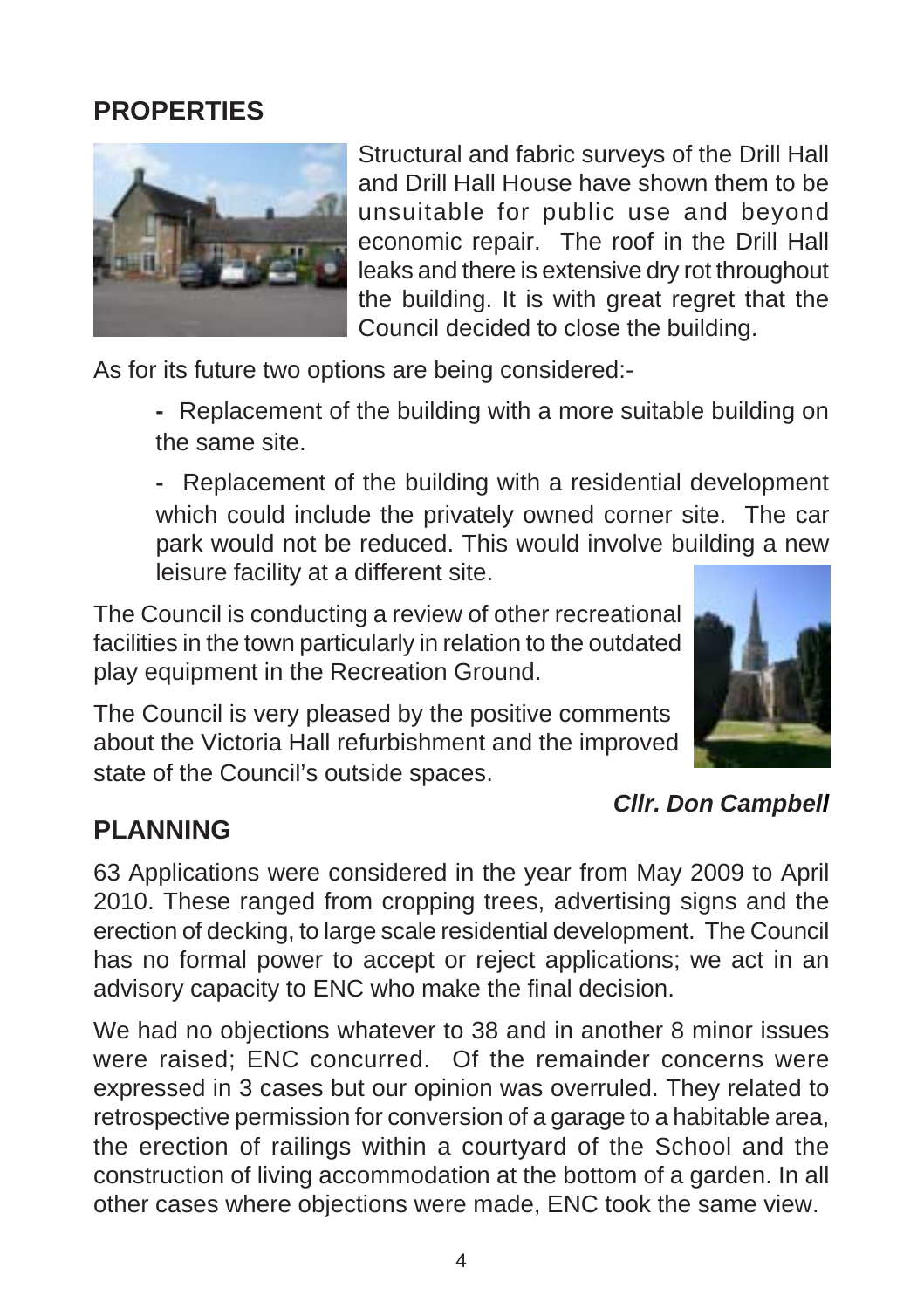The most notable matters were the further detail of the proposal to build an 70 bedroom hotel at the Riverside Inn including the refurbishment of the sadly dilapidated building to the entrance of our town, which we welcomed; our continued opposition to the proposal to convert the entrance to the boarded up building in West Street, where an enforcement notice has now been issued and 2 applications for infill development, considered to be overly dense.

Perhaps the most important has been the objection to the 145 houses at Creed Road which ENC Development Committee deferred pending a thorough assessment of our town infrastructure. We are committed to ensure unfettered development in the town will not exacerbate our problems of overstretched highways and parking, pressure on healthcare and education and lack of up to date leisure facilities.

### *Cllr. Neville Oakes*

## **HIGHWAYS**

Road congestion and parking problems continue to be a major talkingpoint in Oundle. After several years of nagging, negotiation and "walking the streets" of Oundle there is some light on the horizon. The County Highways Authority has made a start on mending the potholes and remarked some of the more dangerous junctions. Some of the designated parking areas have been brought up to standard, allowing for better enforcement and thus a quicker turnover of vehicles.



We are now in a position to continue the installation of protective bollards aound the market-place, in order to preserve the York Stone paved area. County Highways has firm plans in place to reconfigure the difficult junction at Herne Road.

After numerous site meetings, a lot of false starts, changes in County personnel and being seen as a low funding priority we welcome the new scheme for Milton Road. Thanks to the Safer Routes to School Funding Scheme a new pedestrian crossing and improvements to the verges are imminent.

### *Cllr. Val Chesser*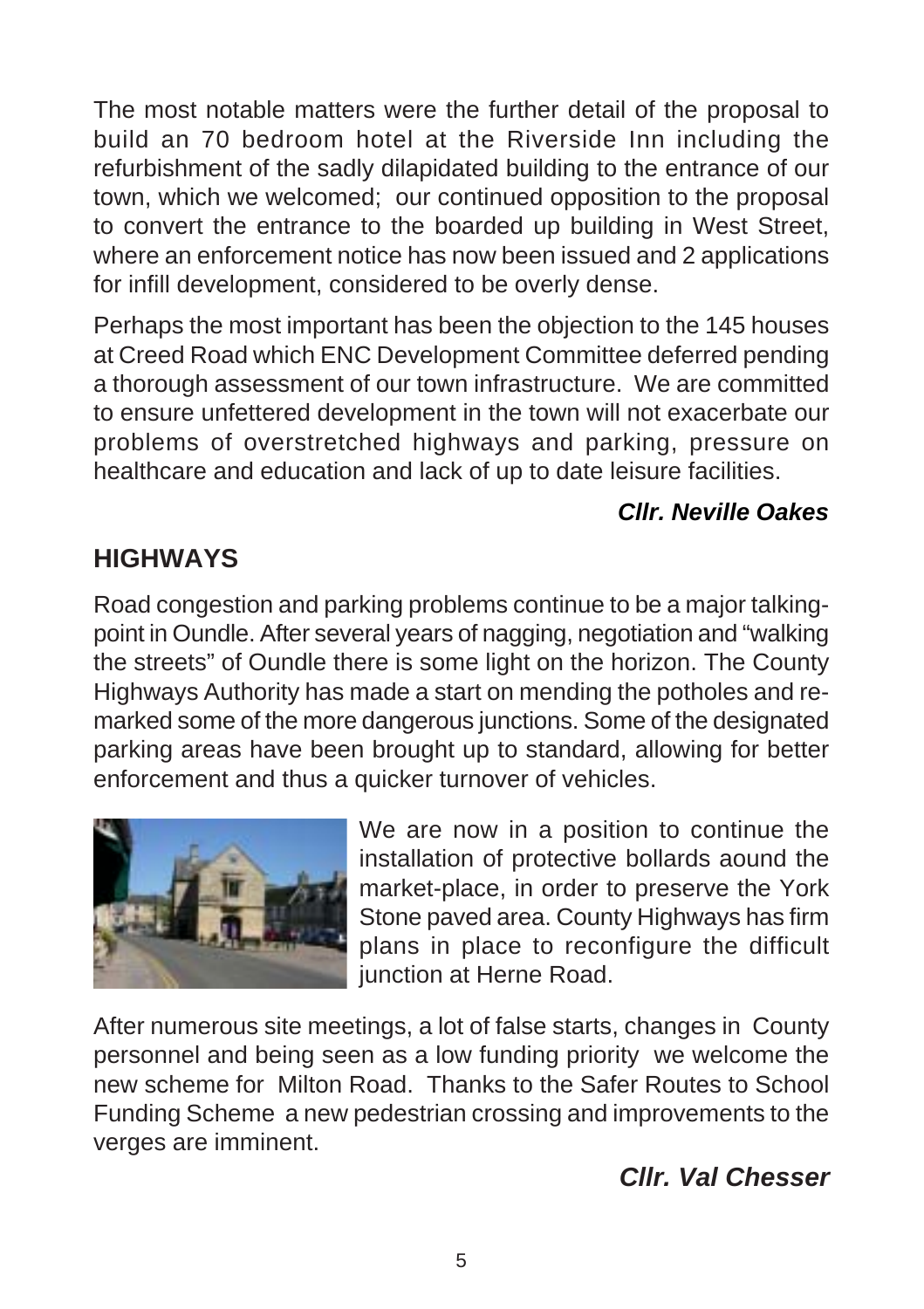# **YOUTH & LEISURE**

Over the last three months the process of consultation with people and organisations in the town has been ongoing. What has emerged from the exercise is that there is no real consensus on what should be done to improve the quality of leisure facilities in the town.

On the one hand there are those who argue that the town does not need any more facilities or that people should simply travel to other destinations such as Corby and Peterborough. At the other extreme, there are those who argue in favour of a building encompassing a full range of facilities including a swimming pool, a sports hall, a café, a bar, and meeting rooms. There are all shades of opinion in between. It is fair to say that there are equally divergent views on where such a facility should be sited.

Your council has therefore been encouraged to keep all options open at this stage. No definitive decisions have been made and the intention remains to investigate the full range of alternatives.

Talks have been held with the East Northamptonshire Council to investigate where any new facility could be constructed. We have received preliminary feedback on a number of sites, but further discussion is required before we are in a position to draw any firm conclusions.

We do intend to develop cost models so that we will be in a position to assess the costs versus the benefits of each of the options when the time eventually comes to make a decision. This work is still at a very early stage.

We will keep you informed as further progress is made.

### *Cllr. Philip Rose*

# **ENVIRONMENT**

Visitors from near and far continue to enjoy Snipe Meadow. Recent surveys show that more active management of the reserve is needed. Regular grazing would help to control the grass for the benefit of all the wild life, particularly the snipe whose numbers are down this year.

Work was done on the board walk this year. Volunteers are still being sought to help maintain the meadow.

### *Cllr. Len Johnson*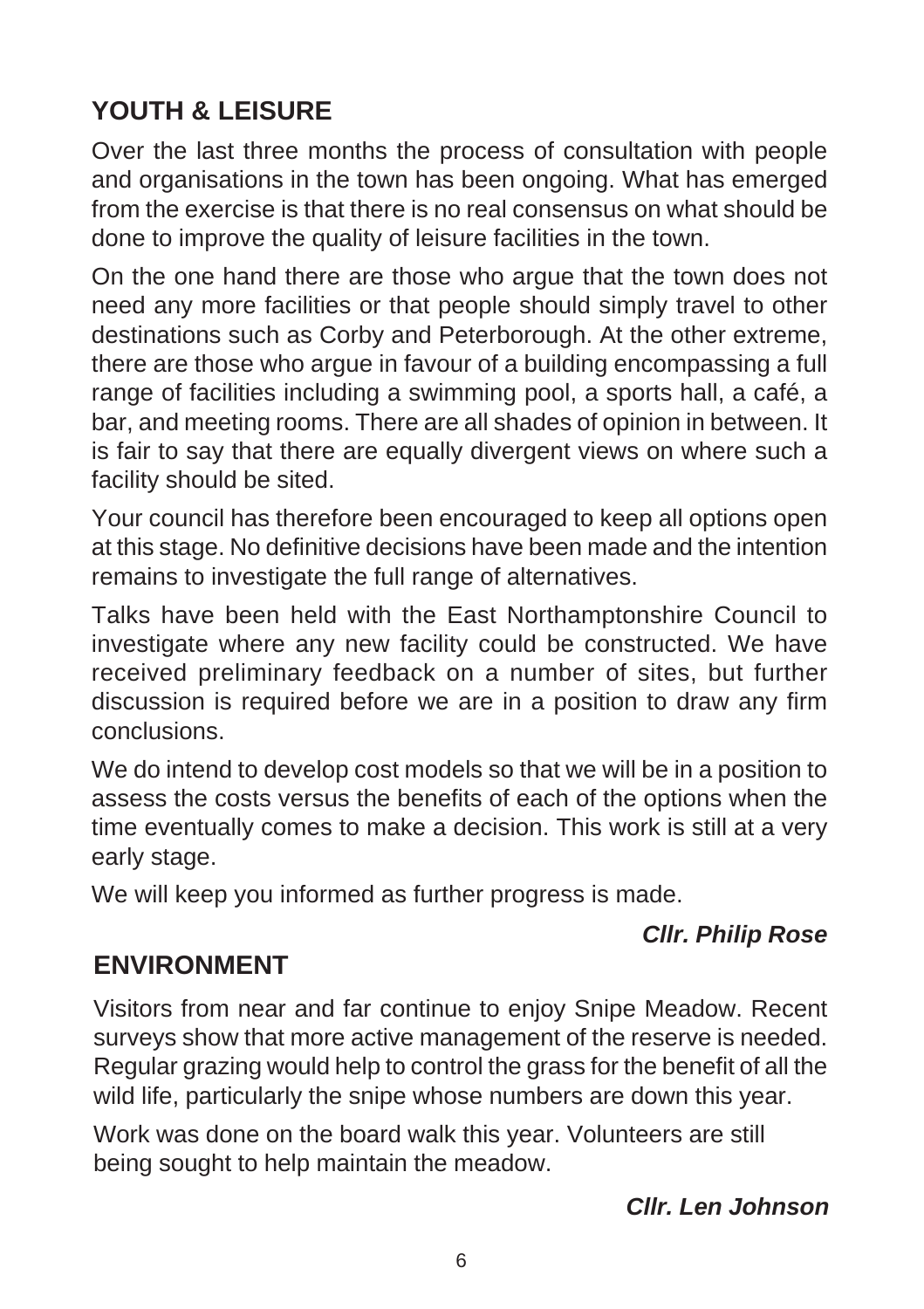# **Statement of Accounts**

At the June 3<sup>rd</sup> meeting of the Council the accounts for 2009-10 were approved. They will be submitted for External Audit by June 30<sup>th</sup> and the full detail is available for inspection at the Courthouse.

|                                                                      | Year ending   |             |
|----------------------------------------------------------------------|---------------|-------------|
|                                                                      | 31 Mar. 2009  | 31Mar. 2010 |
|                                                                      | £             | £           |
| Balances brought forward                                             | 210 030       | 635 857     |
| Precept (Oundle Council Tax)                                         | 192 000       | 225 035     |
| Total other receipts (inc Market,<br>Property, Cemetery)             | 587, 135      | 283 153     |
| <b>Staff Costs (inc Salaries, PAYE</b><br>& NIC, pensions, expenses) | 142 337       | 119 157     |
| Loan Interest/ Capital Repayments<br>(QVH, Courthouse, Skateboard)   | 9800          | 27 587      |
| Total other payments                                                 | 201 171       | 580 023     |
| Balances carried forward                                             | 635 857       | 417 278     |
| Total Cash & short term investments                                  | 610819        | 414 603     |
| <b>Total Fixed assets</b>                                            | 2 2 8 3 0 0 7 | 2 050 097   |
| <b>Total borrowings (Outstanding</b><br>Capital balance)             | 529 086       | 519 405     |

The large balance at the start of the year included the £460 000 borrowed from the Public Works Loan Board for the QVH project.

The sale of the Cemetery Lodge has reduced the value of the fixed assets. The Council is only allowed, by law, to use the net receipt from the sale for a capital project or to repay loans. We have decided to keep this sum available for the Leisure Facility replacement. This £172 179 is now in the balances carried forward. There is a further £29 000, linked to developments, in the end of year balance whose use is restricted.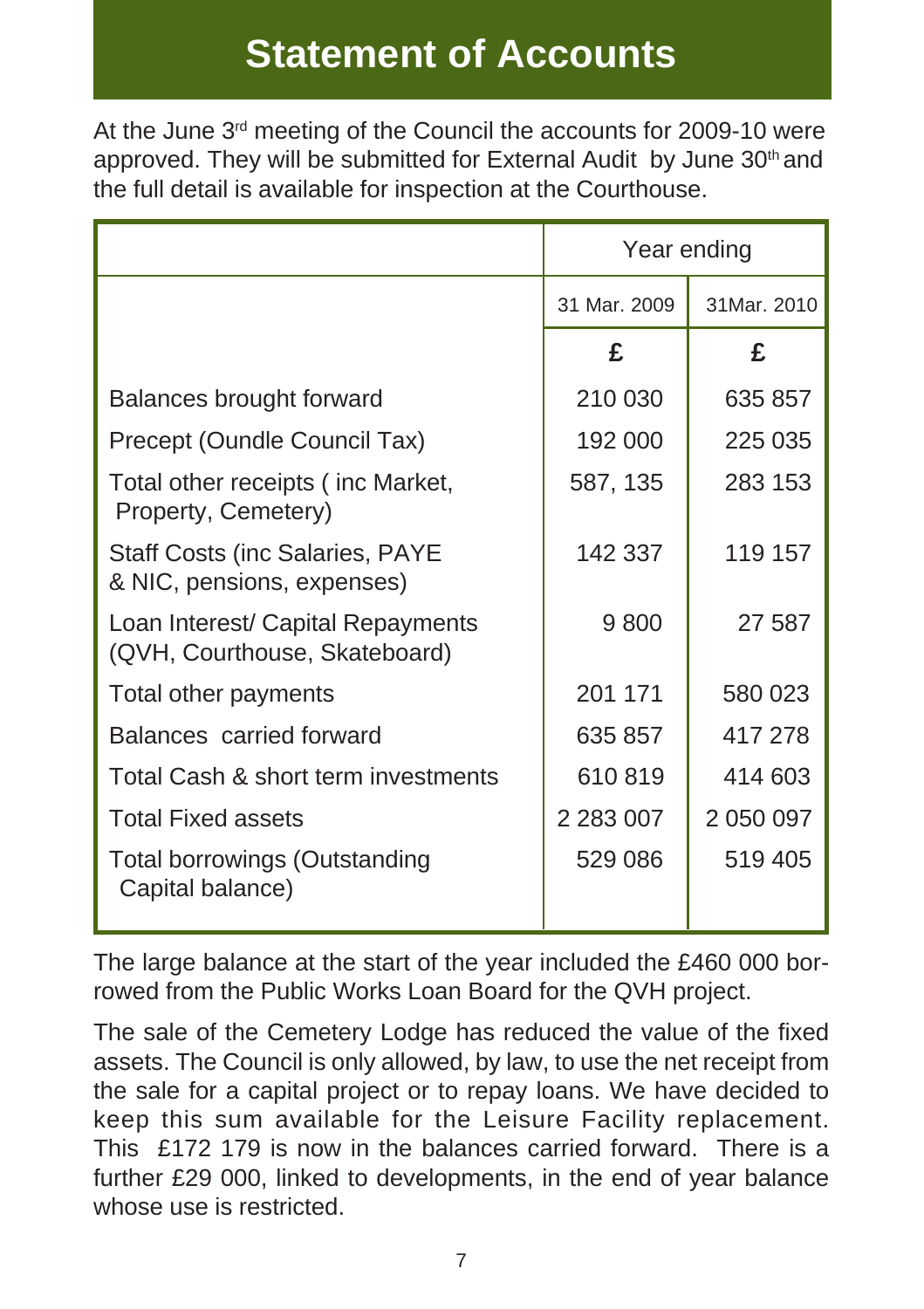Stripping out the QVH project and the Cemetery Lodge from the income and expenditure figures can give a reasonable picture of "normal" activity, shown in the charts below. However during the year the Council stopped paying the Business Rate for the St.Osyth's Lane Car Park, but also got a rebate of nearly £30 000 from ENC. This explains the One Off receipt in income; it definitely won't happen again.

The Council examines the management accounts monthly and the Finance Working Party undertakes a detailed review quarterly.

During the course of the year the Council made grants to the Queen Victoria Hall Charity of £419,000 for the refurbishment project; £13 000 was granted towards its running costs. In addition the Council made grants to the following organisations.

| <b>Arts</b>                                 | £.   | <b>Community</b>                | £    |
|---------------------------------------------|------|---------------------------------|------|
| <b>Oundle International Festival</b>        | 1000 | Oundle Scout & Guide HQ         | 1000 |
| <b>Oundle &amp; District Choral Society</b> | 500  | <b>Oundle Trade Association</b> | 1000 |
| <b>Rutland Sinfonia</b>                     | 250  | <b>Oundle Carnival</b>          | 500  |
| <b>Oundle Festival of Literature</b>        |      | 500 Chattabox Holiday Club      | 2000 |
| <b>Oundle Festival of Music &amp; Drama</b> | 50.  | <b>Oundle Museum Trust</b>      | 500  |
| Prince William School                       | 500  | <b>Volunteer Action</b>         | 960  |
|                                             |      | <b>Oundle First Responders</b>  | 250  |
|                                             |      | <b>CHAT Youth Counselling</b>   | 2000 |
| Total                                       | 2800 | Total                           | 8210 |

**Oundle organisations wishing to be considered for a grant this year should request an application form. The closing date for completed forms is July 1st.** *Cllr. Gwen Radcliffe*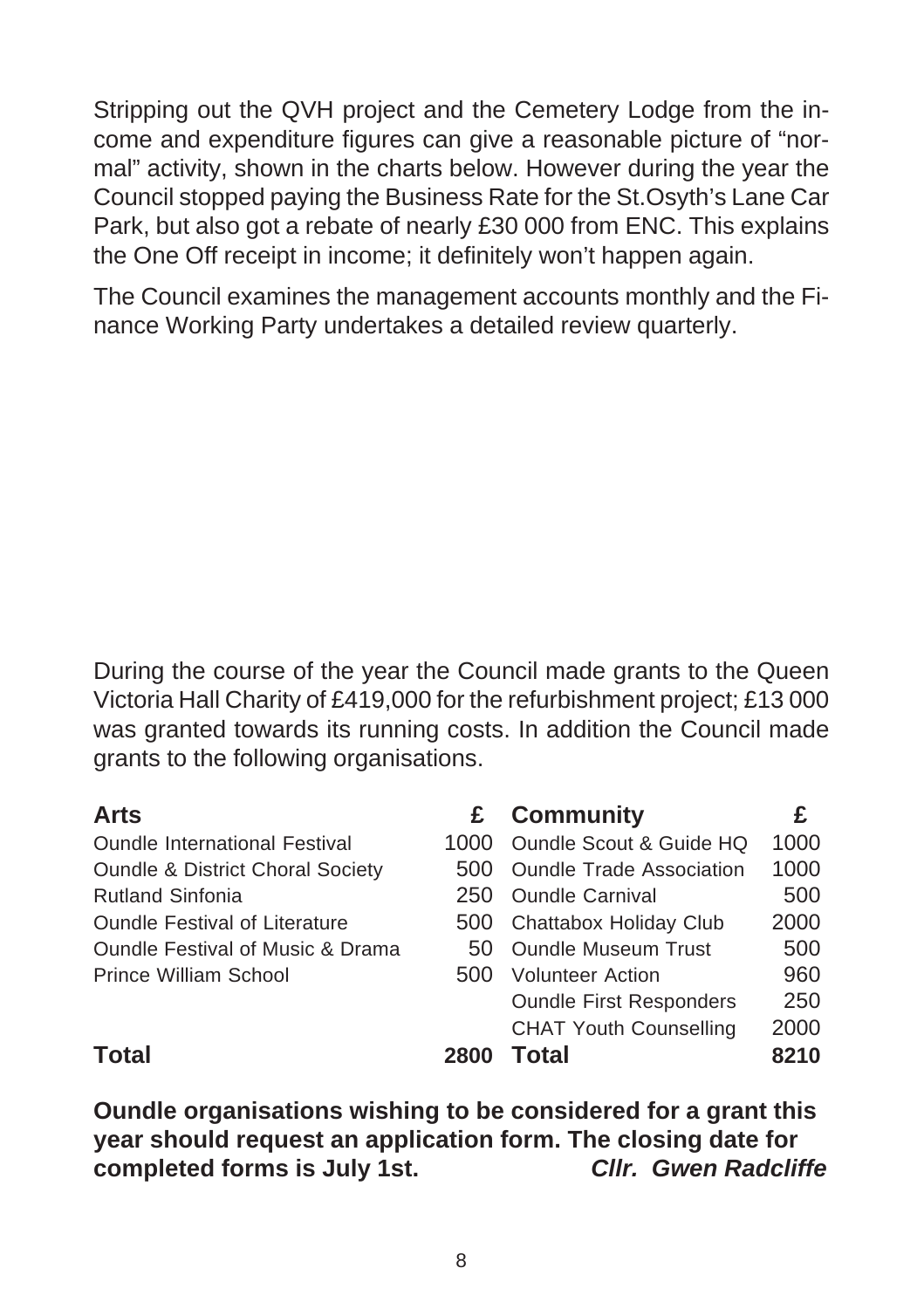# **Forthcoming Events**



Following the hugely successful reintroduction of Carnival to Oundle last summer, another packed day of celebration is due to take place on **Saturday 19th June.**

Similar to last year, the day will be split into three parts starting with a traditional Carnival Parade through the streets of Oundle setting

off at **midday**. The parade will finish at the Rugby Club where an afternoon of family entertainment awaits around the Carnival marquee and two events arenas.

In the main arena by the Sibson Parachute Display Team, who will<br>
deliver the Carnival Flag, In the evening an eclectic collection of local bands and musicians will entertain Carnival goers in an informal concert<br>until the grand finale of a spectacular fireworks display. There will be a large range of fairground rides, traders stalls, music and displays with the highlight of the afternoon being a daring landing deliver the Carnival Flag. In the evening an eclectic collection of local until the grand finale of a spectacular fireworks display.

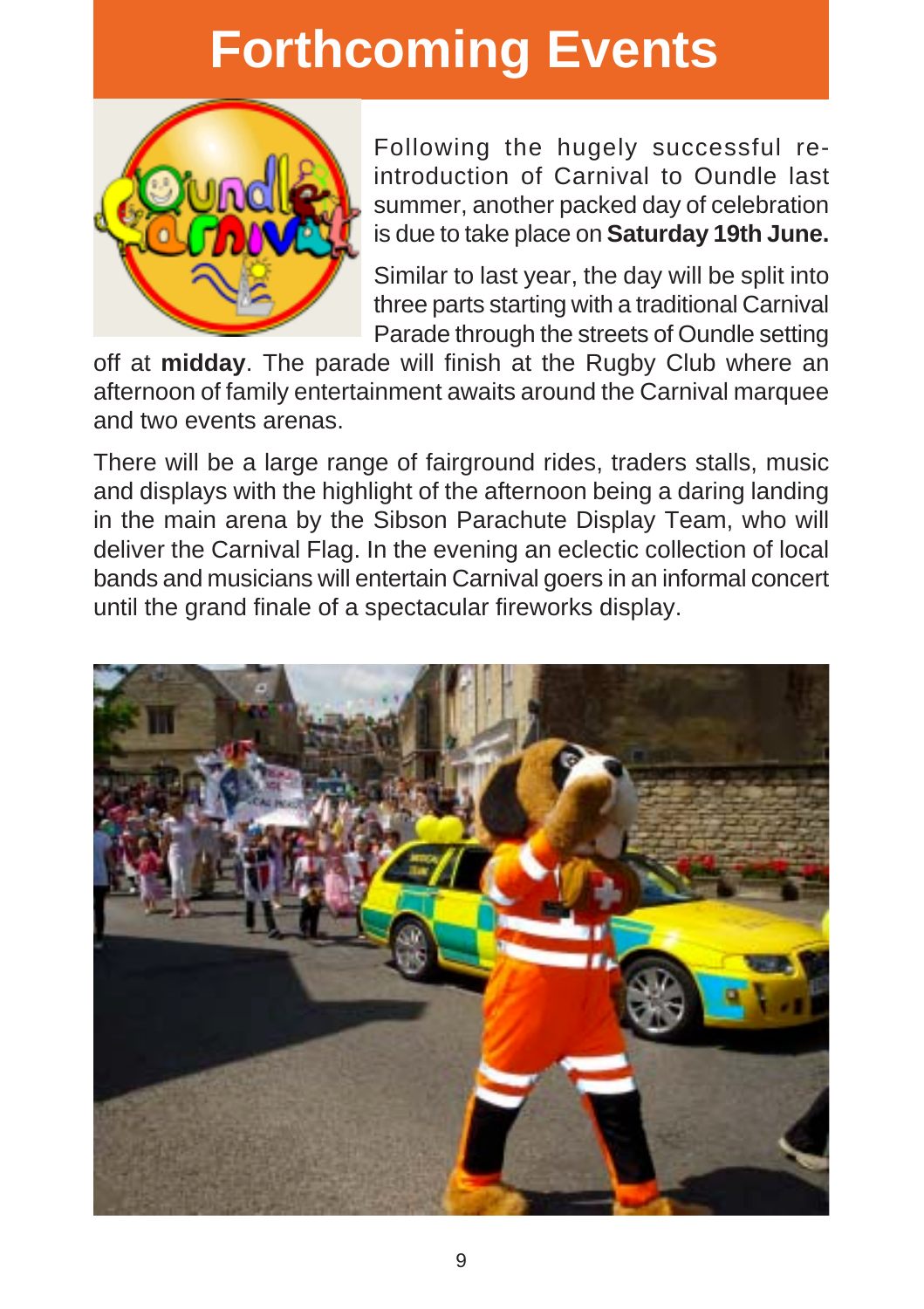

"We were overwhelmed with positive responses and very proud of the support shown by the whole community to the return of the Carnival to Oundle last summer." commented Carnival Chairman, Philip Amps. "The important points to remember are that everything is free to attend, there will be something for everyone and if we do as well as last year we will raise thousands for local charities".

Keep an eye out for a Carnival Programme for full details of the running order of the day and Carnival information. Programmes and tickets for the Carnival Mega Raffle will be available prior to the event, at the Farmers Market, from Smiths Deli Bar and at Amps Fine Wines.

If you want to check up on the full programme or the latest Carnival news then please visit www.oundlecarnival.co.uk.



**16th – 25th JULY**

Oundle International Festival opens on 16<sup>th</sup> July, with almost 30 events featuring high calibre artists from the worlds of classical music, folk and world music, alongside children's events, open-air theatre, exhibitions and organ recitals.

Join the party with over 5,000 other revellers on Saturday 17<sup>th</sup> July with headlining bands **Showaddywaddy** and **The Counterfeit Stones** plus an explosive fireworks finale.



An **English Food Market** in the Oundle Market Place on Saturday 17<sup>th</sup> July brings together specialist producers fromaround the country plus demonstrations and sampling opportunities.

Highlights include **Aurora Orchestra**, one of the most dynamic and innovative emerging forces on the British classical music scene and the **Orlando Consort** with a ground-breaking cross-genre programme - '*Mantra*, Musical Conversations across the Indian Ocean'.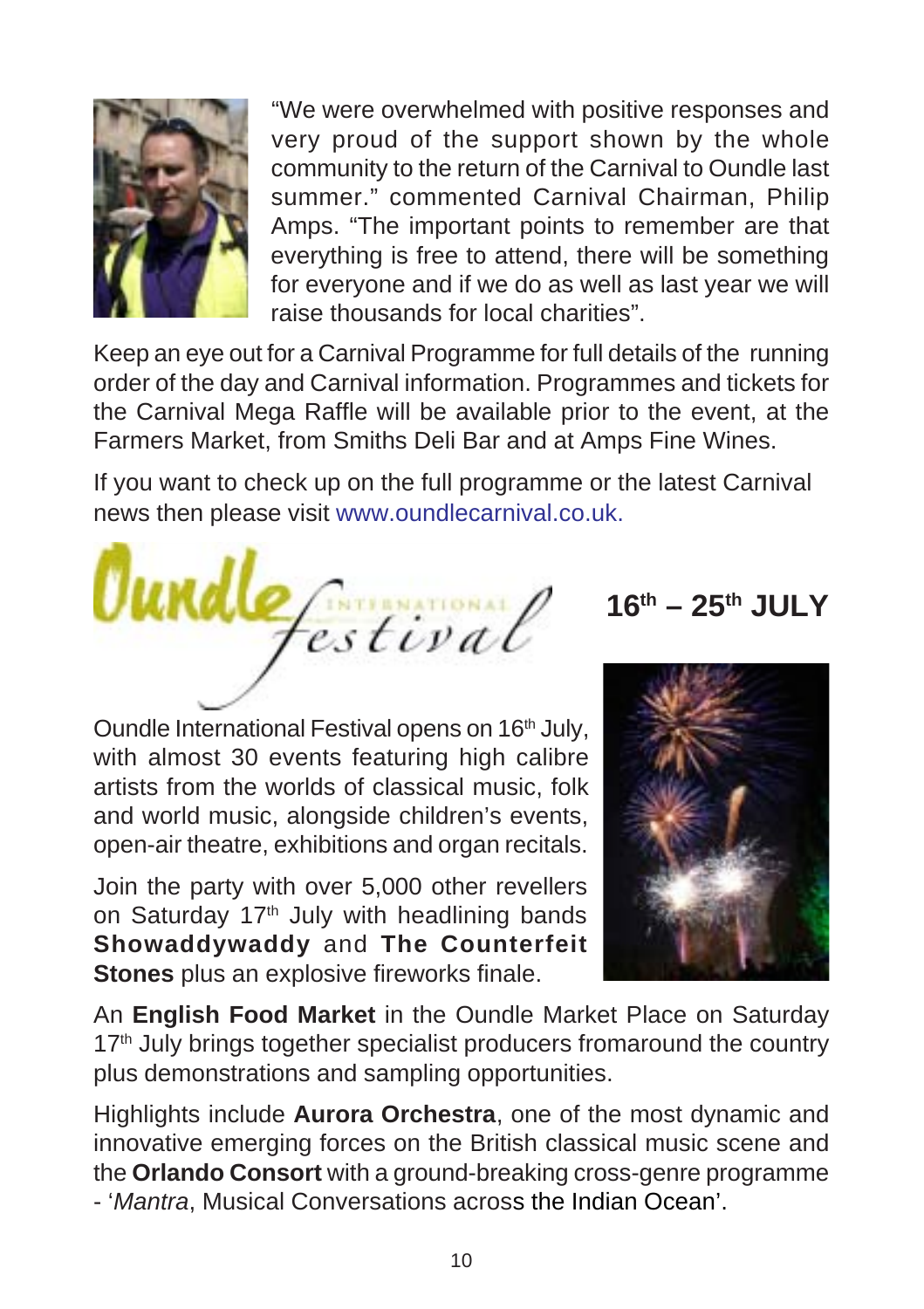

Following workshops earlier in the year local singers will perform the **Faure Requiem** at St.Peter's Church on Sunday July 18th conducted by **David Hill** of the BBC Concert Singers.

Children's events include a performance of **James and the Giant Peach**, by Illyria; the Classic Buskers with We're all going to the **Zoo**, and **WOOFYT Workshops** – music and technology workshops for all ages.

The Exhibition, entitled **Harmony, Ratio and the Cosmos**' uses nature and its relationship with the Golden Ratio as its theme.

**Tickets from the NEW Festival Box Office at 4 New Street, Oundle, on 01832 274734 or online at** www.oundlefestival.org.uk**.**



# **Festival Round Up**

**Oundle Festival of Music & Drama** would like to thank again all the sponsors from the local retail, business and professional community of Oundle and surrounding villages for their support for the 2010 Festival.

The Young Performer of the Year Kalya Wilson from Weldon was presented with the Oundle Town Council prize.



The 2010 Oundle Young Musician of the Year was Charlotte McAuliffe a cellist from Peterborough.



There is an opportunity to hear the 2009 OundleYoung Musician of the Year, harpist Elizabeth Bass, playing at Oundle International Festival on Monday July 19th. She will join Eleanor Turner for aTwilight Recital *Les Saisons de la Harpe*.

Katy Smith, the 2008 Oundle Young Musician of the Year, recently reached the strings final of the BBC Young Musician of the Year. Good luck to them all in their future careers.

> **Could it be you in 2011? 2011 Festival March 30th to April 2nd** www.ofmd.org.uk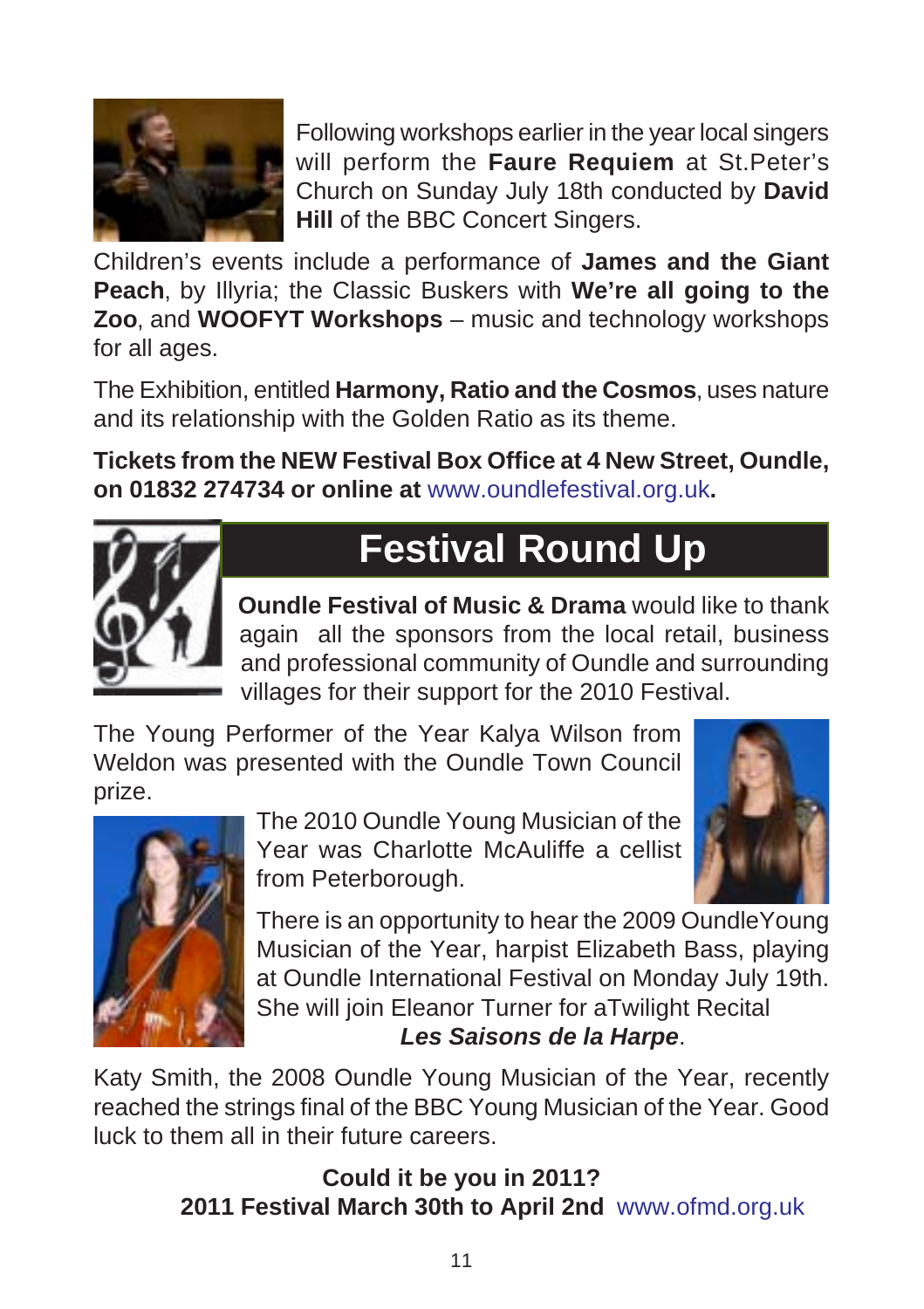# OUNDLE FESTIVAL OF LITERATURE

**Oundle Festival of Literature** got off to a fine start with some magnificent ,eyecatching shopwindow display entries for our competition. We went "Poetry Potty" with poems "posted" all over the town. Community events

included a sell-out Murder Mystery evening at the newly re-furbished Victoria Hall. As usual we had a strong programme of events for children, which gave youngsters from local schools the chance to meet and be entertained by their favourite authors.

Our adult programme featured our usual mix of literary luminaries and experts covering a wide range of topics from mathematics to movies, climate change to Churchill and painters to poets. A first this year was a succesful Readers Day held in conjunction with Northamptonshire Library service.

Our other big success has been our extended programme of All Year Events which we are able to run as a result of obtaining Arts Council funding. We are indebted to our Friends and Sponsors for their enthusiatic support.



# **New Councillor**

This year there has been a significant change in the membership of the Town Council. Following the election on May 27th the Council is now up to full strength again.

On Thursday 3rd June the Council were delighted to welcome our newly elected member Lynda Purser, a long-time resident of the town and already well known for all her work with the International Festival and Volunteer Action.

The next opportunity to stand for the council is in May 2011, when all 14 places will be up for election. The Oracle will keep you informed.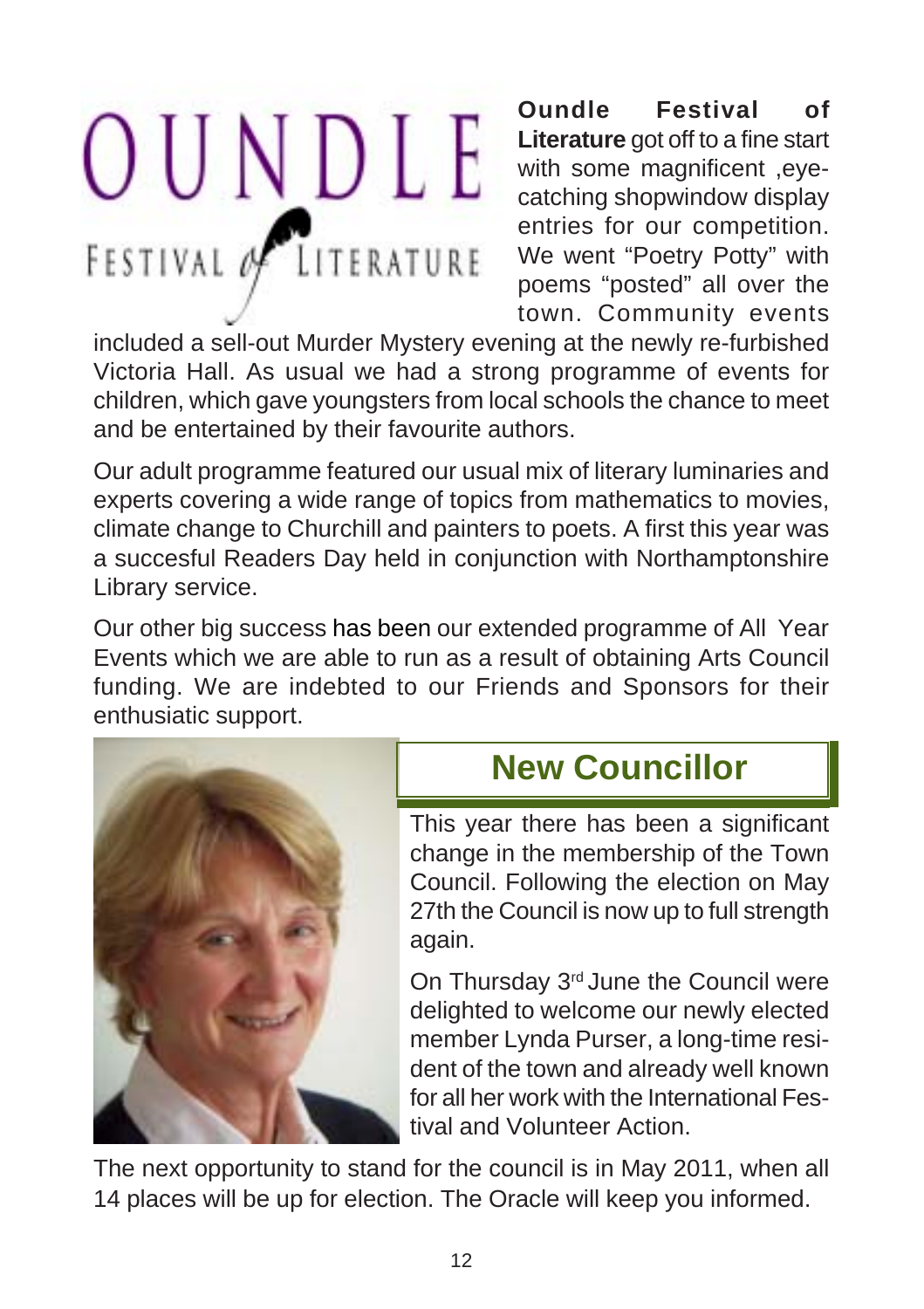# **CHAT** Confidential Help Advice Time

CHAT offers free confidential youth counselling in rural East Northants, based at Oundle Town Council offices and has been in operation for over 10 years. We are managed by a voluntary Management Committee including Oundle Town Council Representatives, a County Council Representative, as well as other highly valued individuals.

### **Always available for a CHAT!**

We provide our services directly from our office and under Service Level Agreements at Prince William and Oundle and Kings Cliffe Middle Schools. We are hoping to extend our provision to cover more of the immediate area in the future. Our service is provided by 2 part time counsellors and, at present, 1 volunteer supporting up to 25 clients a week aged from 9 to 25 years. CHAT operates on an appointment system and our contact details are below.

### **Funding**

After development funding from Oundle and Thrapston Town Councils, Northamptonshire County Council met the majority of expenditure for some years. When this was withdrawn we were lucky to be supported by BBC Children in Need funding which has just come to an end.

CHAT is now in the very fortunate position of being supported by the PCT (Primary Care Trust) who are offering a grant for one year. The continued support of Oundle Town Council and our Northants County Council representative will mean income is closer to current expenditure, but there is still a gap.

However now that we have attained Charitable Status we will be able to apply for further funds to help us to continue to develop and provide **C**onfidential **H**elp **A**dvice and **T**ime to the young people of this area. Donations can also now be gift aided and we are hopeful that, with local support, we will not have to reduce our client numbers.

I wish to express my sincere gratitude to our fully qualified staff, the hours put in by the Management Committee and all those who fund our existence. Thank you all!

*Denise Slater*

*Chair of the Management Committee*

*CHAT Oundle, The Courthouse, Mill Road, Oundle, PE8 4BW* **274422**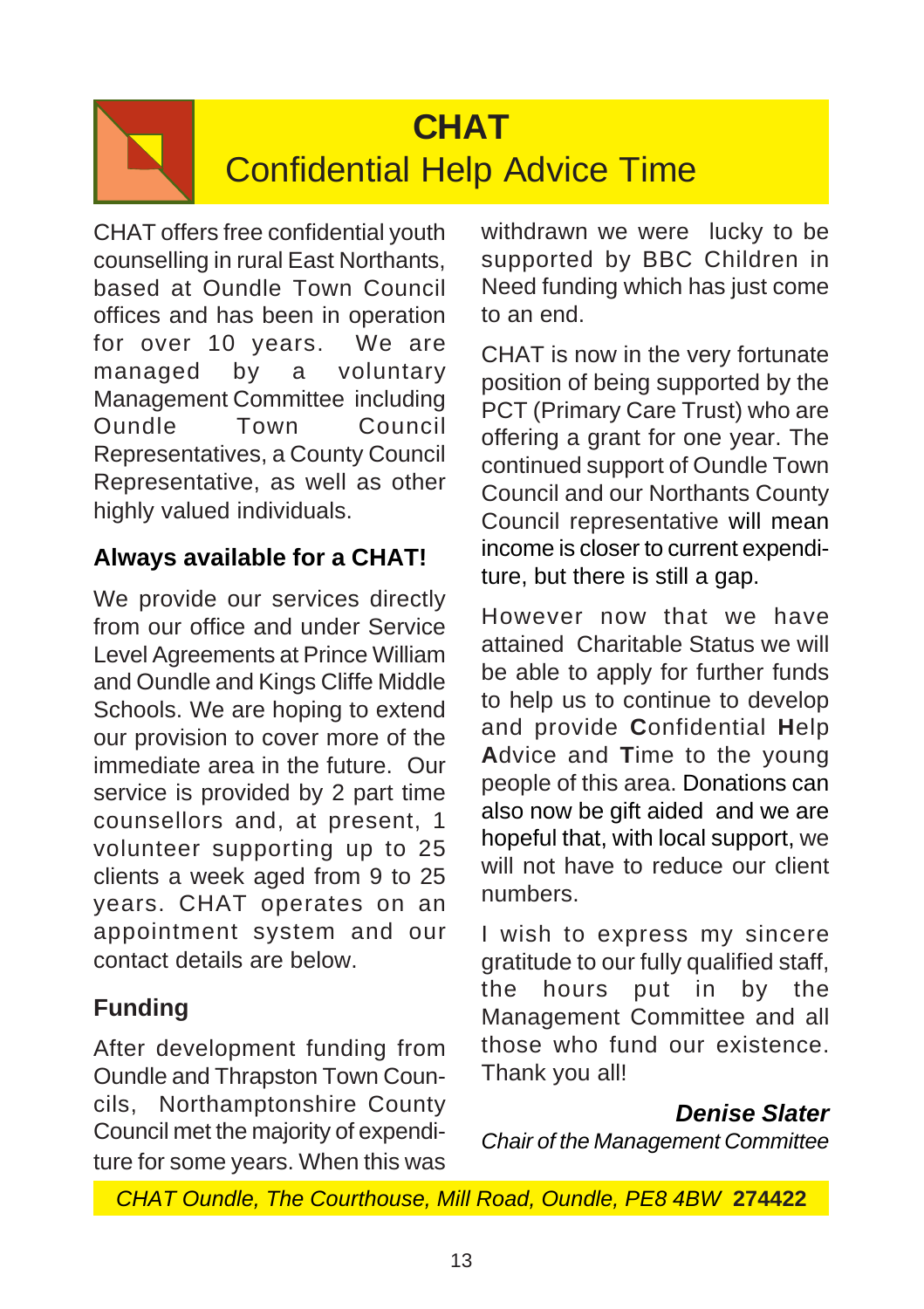Oundle is extremely lucky to have many forward looking sports clubs providing a wide range of activities for the community. The junior sections are particularly strong in many. The efforts of the members, parents and volunteer coaches are recognised, not only in Northamptonshire, but also nationally.

# **Congratulations Oundle Town Rowing Club 2010 CCPR Club of the Year**



CCPR's President, HRH Prince Edward, presented first prize in its national Sports Club of the Year Competition to Oundle Town Rowing Club at a Gala dinner in London on Tuesday 4th May.



Each year, CCPR awards the prestigious Sports Club of the Year prizes to clubs which demonstrate exemplary commitment to their members, to their local communities and to their sports. John Milborne, Club Captain said, "This fabulous accolade is a tribute to the hard work of all club members, many of whom volunteer a huge amount of time and energy to support the work of the club."

The award was supported by a £6,000 prize which will be used to

develop the club's aims and objectives.

Oundle Town Rowing Club is a fully inclusive Community Sports Club and welcomes members of all abilities and ages. It has a strong competitive group of adults and juniors who take part regularly in Regattas and Head Races. In addition, there is have a large group of recreational rowers and a growing number of disabled and visually impaired rowers.

Interested in trying rowing as a sport or just want more information?

Visit www.oundletownrc.org.uk or contact the Club Secretary on 01832 275802.



Contact info@oundle.gov.uk to update your club's information on the Council website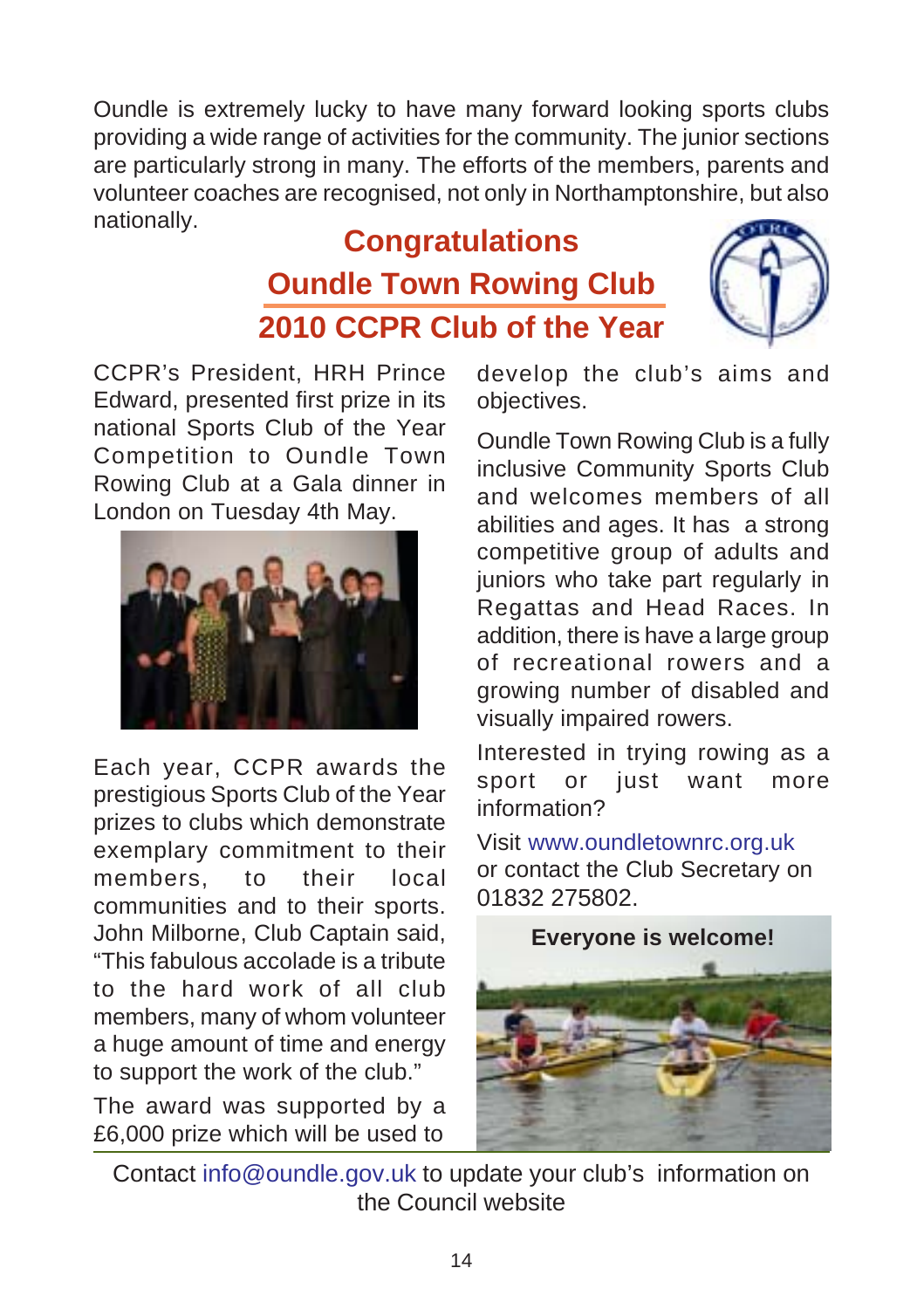# **Twinning News**

In May we were delighted to welcome 26 visitors from our twin town of **Nauort**. Led by Reiner Metzen the group included the Naourt Mayor and his wife and several youngsters, from 4 years old.

Blessed with fine weather after a 12 hour coach trip overnight, the group, accompanied by their Oundle host families (many of whom had not hosted before). The varied programme enjoyed by all included a splendid evening meal with music by the visitors at Oundle Golf Club and a day out to Chatsworth House in Derbyshire.



Frank Herrmann, Paul Weetman & David Moore ODTA Chairman

After free time to visit local towns, the visit ended with a delicious barbecue ably cooked by Paul and Jean Weetman at Anne Brown's Arabian horse stud in Elmington. The Nauort saxophone players



gave a charming and varied concert, against the backdrop of newly born foals in the field behind.

Oundle Town Council was honoured for an hour on the Thursday evening by the presence of Frank Herrmann, Nauort Mayor, at its Annual Council Meeting where the new Oundle Mayor was elected. Warm greetings were exchanged on behalf of the two towns.

Over the carnival weekend  $19<sup>th</sup>$ -20<sup>th</sup> June, Oundle is hosting about 40 visitors from our French Twin Town of **Andrésy**. This year, the group includes many young people, including an under-9 football team and a 14yr-olds' Badminton team.

There will also be representatives from other sports and interests (rugby, painting etc) meeting their Oundle counterparts - as well as some old friends from previous exchanges.

#### *Cllr. Chris Elliot*